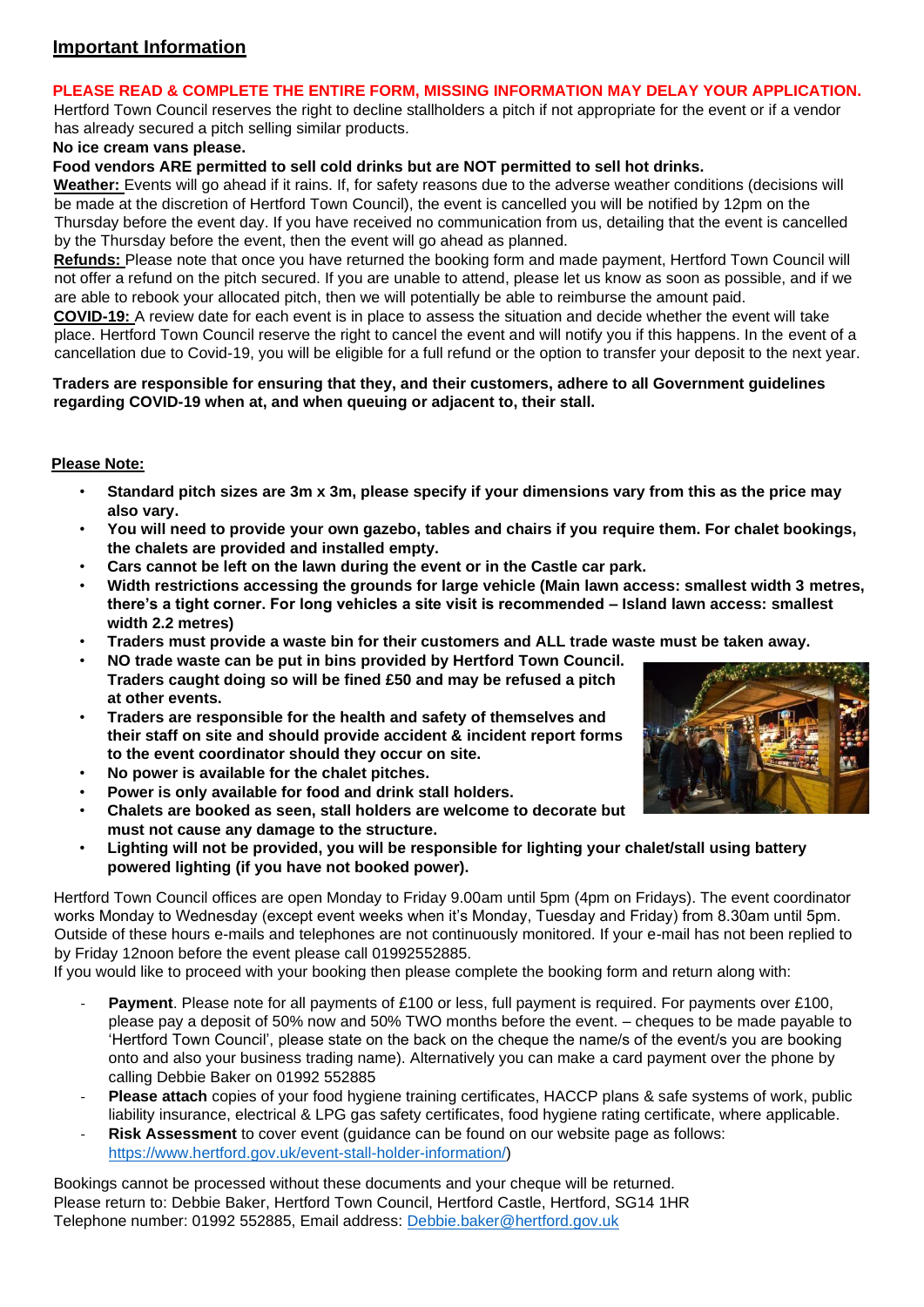**Confirmation of booking will be sent via e-mail once your booking has been processed and accepted. Further information regarding the event set up, arrival times, facilities etc will be sent via e-mail at least one week before the event (check your junk mail if you have not received this).** 

Please tick if you would like to be kept up to date with opportunities from Hertford Town Council. Hertford Town Council's Privacy Notice can be viewed online at [www.hertford.gov.uk/subscribe](http://www.hertford.gov.uk/subscribe)

**I confirm I have read and understood the above information and agree with the terms of booking.** 

Signature:………………………………………

# **STALL HOLDER BOOKING FORM CHRISTMAS AT HERTFORD CASTLE 2022**

## **EVENT DATE: FRIDAY 25 TH, SATURDAY 26 TH, SUNDAY 27 TH NOVEMBER EVENT OPENING TIMES: 25 TH 3.30PM – 8PM, 26 TH 11.00AM - 6.00PM & 27 TH 11.00AM - 5.00PM**

| <b>PRODUCTS SOLD</b> (specify exactly what you will be selling/offering, (include menu if available) and give full |
|--------------------------------------------------------------------------------------------------------------------|
|                                                                                                                    |
|                                                                                                                    |
|                                                                                                                    |
|                                                                                                                    |
|                                                                                                                    |
|                                                                                                                    |
|                                                                                                                    |
|                                                                                                                    |

\*Bookings are accepted based on this information, if menu or products offered differ please inform the event coordinator immediately to ensure this does not overlap with another booking. Booking may be withdrawn if overlap occurs. You may also be requested to stop selling a certain product on the day of the event should this not have been specified on your booking form and duplicates another vendors product.

| <b>STALL SIZE</b>                                                                                                                                                                    |                                 |                            |  |  |  |  |  |
|--------------------------------------------------------------------------------------------------------------------------------------------------------------------------------------|---------------------------------|----------------------------|--|--|--|--|--|
| Single vehicle (3x3 metres) $\Box$                                                                                                                                                   | Large pitch (6x3 metres) $\Box$ |                            |  |  |  |  |  |
| <b>Pitch Options:</b><br>Prices are for three days, pitches must be booked for the entirety of the event.                                                                            |                                 | Please tick pitch required |  |  |  |  |  |
| Main Lawn - Wooden Chalets (only 25 available) - fully installed                                                                                                                     |                                 |                            |  |  |  |  |  |
| 1. Food Produce Vendor – wooden chalet supplied (no power)                                                                                                                           |                                 |                            |  |  |  |  |  |
| £300<br>2. Craft / homeware / clothing / merchandise / jewellery – wooden chalet supplied (no power)                                                                                 |                                 |                            |  |  |  |  |  |
| Note: chalets do not include lighting or power and are empty. It is the responsibility of the vendor to bring suitable battery lighting and displays for<br>items.                   |                                 |                            |  |  |  |  |  |
| Main Lawn                                                                                                                                                                            |                                 |                            |  |  |  |  |  |
| 1. Food or Hot Drinks Vendor 3x3 pitch (no power) (Max 3 food & 2 hot drinks)                                                                                                        |                                 |                            |  |  |  |  |  |
| 2. Alcoholic Drinks Vendor 3x3 pitch (no power) (2 pitches available)                                                                                                                |                                 |                            |  |  |  |  |  |
| £165<br>3. Entertainment 3x3 (eg. face painting, arts & crafts, games) (no power)<br><b>Note:</b> Entertainment stalls must bring suitable battery powered lighting for their stall. |                                 |                            |  |  |  |  |  |